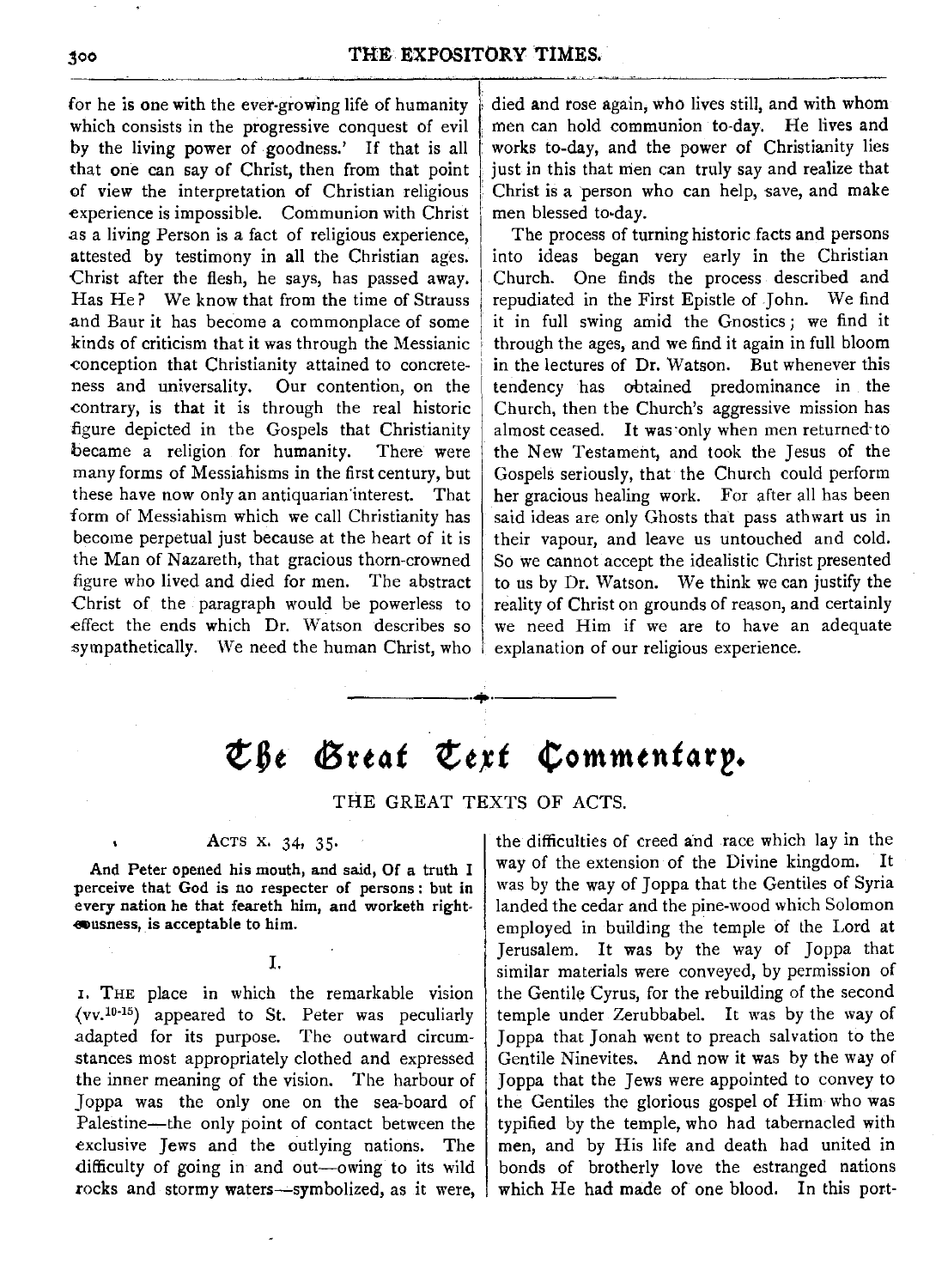town many sailors; traders, and artizans of other nations resided, some of whom, by becoming proselytes to the Jewish faith, formed the link connecting the Jews with the Gentiles, the law of Moses with the gospel, the synagogue with the Church.

2. The heavenly vision and message took shape from the natural condition of the apostle at the time. He had been fasting and praving for He had been fasting and praying for several hours, and was in consequence worn out with fatigue and faint with hunger, The higher want of his spirit was therefore supplied by a vision suggested by the want of his lower nature. The Divine light which, breaking through the misty atmosphere of traditional notions, was about to rise upon his soul displayed itself, as Neander says, **in** the mirror of sensuous images proceeding from the hunger of his body. Probably, too, the form of the vision-the mould in which it was cast-was determined by the circumstances in which he was placed, He was living in the house of Simon the *tanner,* a man whose occupation was regarded by the stricter Jews as unclean. The Levitical law forbade contact with death in any shape lest defilement should be contracted; but here was a man whose calling exposed him to. constant contamination. He prepared the skins of animals-clean and unclean without distinction, we may suppose, if they suited his purpose,

The trade in which St. Peter's host was engaged may have suggested the great sheet let down from heaven, knit at the four corners, filled with all manner of four-footed beasts of the earth, and wild beasts, and creeping things, and fowls of the air; just as the shepherd's ordinary watch-fire, and the natural thorny growth of the desert formed the outward vehicle by which God revealed Himself to Moses. The fact that he was the guest of such a man indicated that he had lost much of his old Pharisaic strictness-that the events of Pentecost, the conversion of the Samaritans, and, more than all, the new element in the teaching of Stephen sealed by his death of martyrdom, had somewhat enlarged his heart, and dispelled some of the most bitter of his Jewish prejudices\_ The house of Simon the tanner at Joppa was not only physically, but morally a half-way house between Jerusalem and Cæsarea, between the temple of the Jews and the house of Cornelius the Roman centurion. And yet, notwithstanding the inconsistency of his conduct in dwelling in the house

of an unclean person, the Jewish instincts of St. Peter recoiled with abhorrence from the vision which presented in such a palpable shape before him what he had been taught and accustomed to avoid carefully as a source of moral infection,

It is Christianity alone which, as the religion of humanity, as the religion of no caste, of no chosen people, has taught us to study the history of mankind, as our own, to discover the traces of a divine wisdom and love in the development of all the races of the world, and to recognize, if possible, even in the lowest and crudest forms of religious belief, not the work of the devil, but something that indicates a divine guidance, something that makes us perceive, with St. Peter, 'that God is no respecter of persons ; but in every nation he that feareth him, and worketh righteousness, is acceptable to him.' 1

II.

1. Cornelius was a centurion, He was in command of a company of Italian soldiers, and was stationed at Cresarea, **a** city situated on the Palestine coast of the Mediterranean Sea, and built by Herod the Great Judging by the name he bore, which takes us back to the name of some of the most illustrious families of Rome, the centurion himself was an Italian. He was evidently an intelligent, sober-minded man, calm in his disposition, serious in his purpose, and of a singularly deep religious nature. Like others of the worthy remnant of his morally decaying nation who had not followed the leaders of opinion into a wholly despairing mood or a scornful indifference to Divine things, he hungered in his inmost soul for God, and in virtue of this feeling his heart responded warmly to the spiritual ideas and habits of the people who were about him. He came to be known as a man of marked piety and great reverence, as one who ordered his house in godliness, who had an open hand for the poor, and who kept his heart in communion with the Father through prayer. These are the qualities and characteristics ascribed to him, and this is the beautiful language in which the Scriptures have immortalized his memory : 'A devout man, and one that feared God with all his house, who gave much alms to the people, and prayed to God al way.'

2. Cornelius was keeping the stated hour of prayer, three o'clock in the afternoon, according to the Jewish custom. He was one of those who are always praying and *therefore* observe stated <sup>1</sup> Max Müller, *Science of Religion*, 29,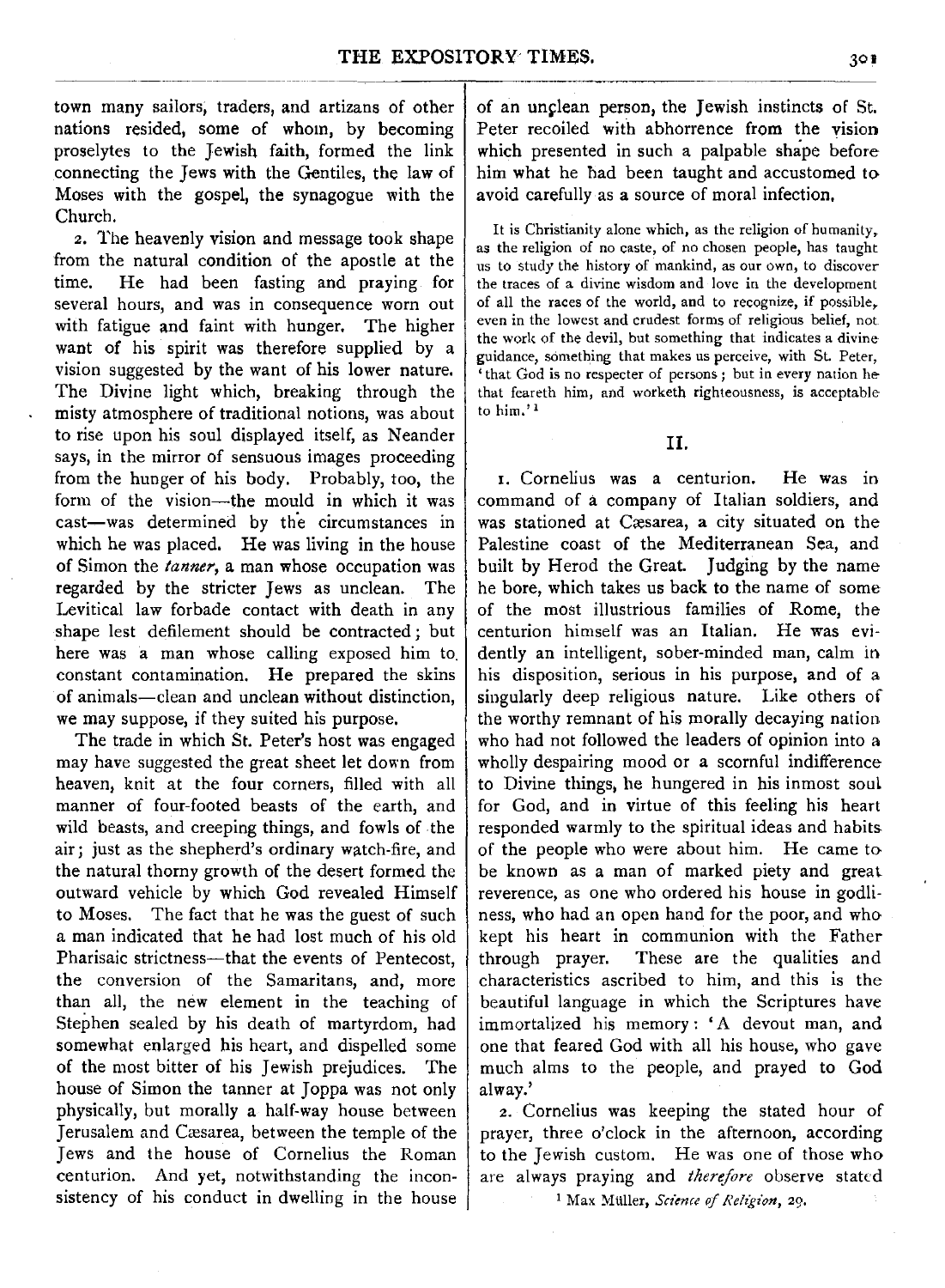times of prayer. It is only people who are always praying to whom stated hours of prayer seem -essential and fruitful. And, while he was praying, there came to him a vision, such as is not unknown to-day to those who have pressed through, in -continuous supplication, into the secret shrine of prayer. There seemed to be **a** man standing before him, in shining garments, who told him ithat his prayers and his almsgiving had been accepted by God; and now, if he wished for further light, he should send to Joppa, and fetch Peter from the house of one Simon the tanner.

III.

r. Turn back for a moment to Peter. Not all :at once did he learn his lesson. Few men ever -00. It takes time to come into the mastery, and ·still more to yield to the mastery, of conceptions -which are new and revolutionary. He was 'perplexed.' The vision was a mystery to him, and the secret or intent of his strange experience he -could not quite divine. But he was not long to remain in doubt and confusion of mind. For thirty-five miles down the coast, at Cæsarea, God, whose ways are not our ways, had been working, as we have already seen, on another heart and getting it ready, not only to receive a great and crowning blessing, but to interpret to this bewildered apostle the meaning and purpose of what he had seen. As a result of this preparation which had been :going on at C1esarea, and while Peter was still agonizing over the problem of his vision, three men stood at the gate of the tanner's house and asked for the guest whom he was entertaining. Thev had come from Cornelius.

*2:* The following morning Peter returned with them to Cæsarea, taking with him a number, six in all, of Jewish brethren, They were all day travelling, and passed the night, Lumby thinks, at Apollonia. The next day they arrived at Cæsarea, and entered the house of Cornelius, who had gathered his friends and household servants together to hear the whole counsel of God. What a congregation! They were in sympathy with the Word, and they were there to obey the Word. They had not come together to be entertained, neither had they come together as critics, but as men anxious to know the truth and to obey it. Each rehearsed his story. Peter reminded those present of the unlawfulness-this was under current interpretation of the Levitical law-of what he had done in coming to them and entering into these relations with them; but instructed by his vision, and reassured and urged on by the Spirit, he was there' without gainsaying,' so he declared, to learn what was desired of him. Speaking for himself and the others, Cornelius said, 'We are **all** here present in the sight of God, to hear all things that have been commanded thee of the Lord.'

*3.* There is· one conclusion, at any rate, which we cannot but draw from this meeting. It is a lesson of *the need and value of prayer.* These two praying men met. I have all sympathy with unbelievers, but no sympathy with unbelievers who do not pray. You need no dogma to teach you to pray; it is part of the very instinct of the human heart ; it is an impulse which you have to repress, not to create. If, being an unbeliever, you do not pray, you are never likely to know. Cornelius, not knowing, still prayed, and therefore knew. There are many among us to-day, who have no more religion than Cornelius had. They say, 'We know, or we believe in, God; we feel that that is a truth of the reason. We know and we believe in righteousness ; we know that that is a truth of the conscience. And yet, we do not believe in Christ, we do not accept the great revelation of God.' No, I will not quarrel with you, if you do not accept that revelation as yet ; always provided that, believing in God, as you say you do, you are continually praying to Him for light; and believing in righteousness, as you say you do, you are living the life of purity and truth. We will make no quarrel with the unbeliever who prays, who knows what is right, and therefore does it. As certainly as the sun rises in the heavens, to such a man Christ **will** rise, with healing in His wings; and **He will** be the solution of all the difficulties, as He was to Cornelius, the Roman centurion. And, equally, those of us who believe in Christ, like Peter, and who wish that we might serve Him and bring other souls to Him-we must pray, and pray for them. We cannot do much, alone. We do not know which men to speak to. We do not know which is the opportunity; and when the opportunity comes, we do not know what to say. Prayerless men make a constant bungle of religious talk. No one should talk religion who is not always talking to God, and is not always hearing Him speak. Pray God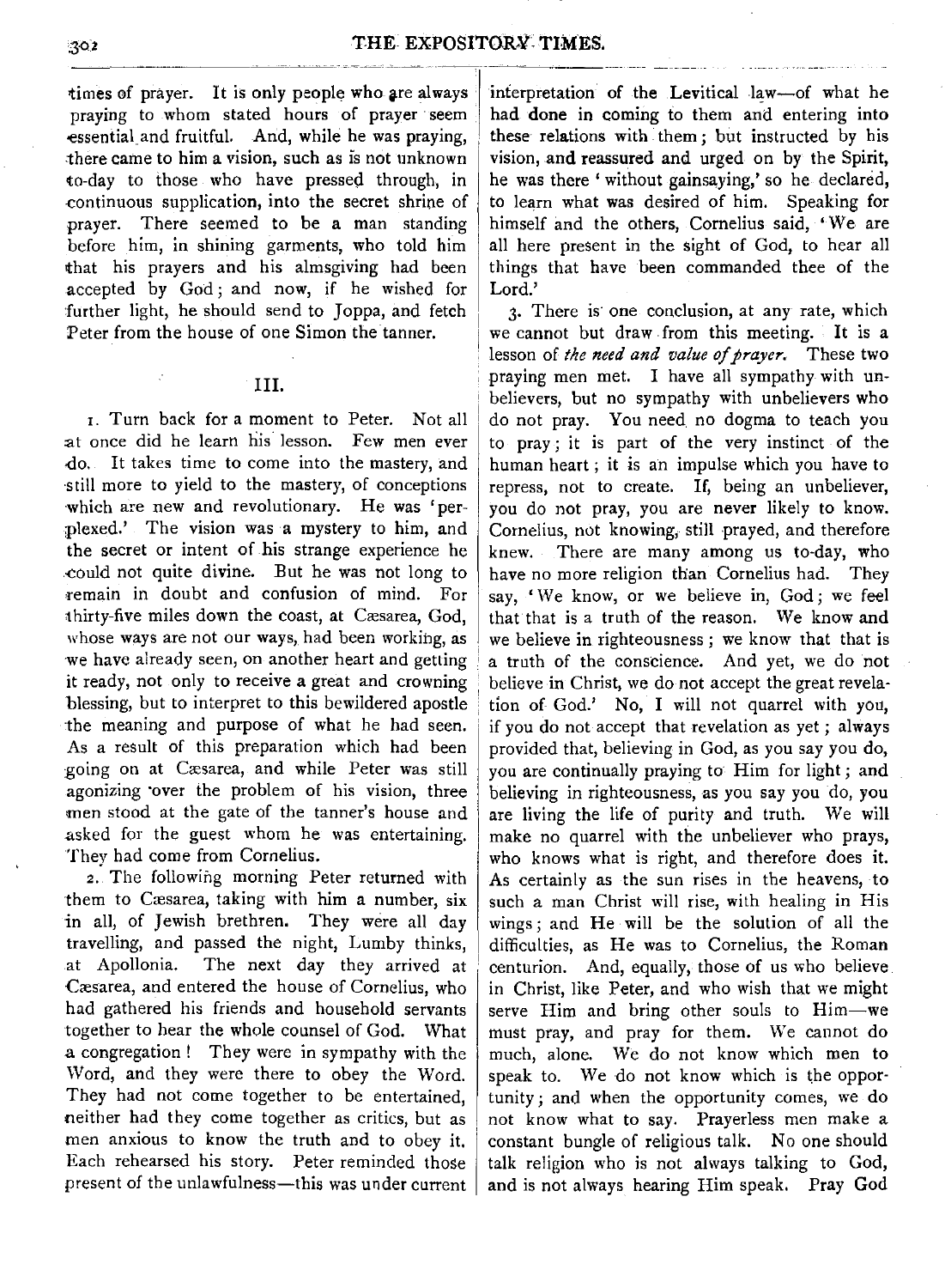will teach you whom to seek and what to say. For the most part, we poor human beings live deep down in the dark cells of human life, and insuperable barriers are between us which we cannot pierce, so that we cannot touch our brother, or be touched by him. But God says, 'Mount up on the wings of prayer, get up into the higher atmosphere.' There, in the higher air, we meet with one another, and our hearts are opened to one another, and we can speak of the things that touch us deeply, and we can win our brother to God.1

IV.

It was just as characteristic of St. Peter to be slow in finding out new principles, and tenacious in holding by old prejudices, where it was a question of mind and will, as it was for him to be hasty and impulsive in action where the affections were called in question. It is difficult for us to estimate how much it had cost him to break through his ceremonial pride and accompany the messengers of Cornelius; so much so that he was even unable to lay it aside without mention after entering the house of the centurion. But, to whatever extent Peter had suffered on the journey and before, through laying aside his pride, he must have felt some compensation when he found the reception which awaited him. 'Thou hast well done that thou art come,' said Cornelius, 'now, therefore, we are all here present in the sight of God, to hear all things that have been commanded of thee of the Lord.' No preacher could .desire more favourable circumstances for preaching a sermon.

Then Peter opened his mouth and gave unhesitating utterance to the large and gracious thought into which he had been led. ' Of a truth I perceive that God is no respecter of persons : but in every nation he that feareth him, and worketh righteousness, is acceptable to him.' *<sup>2</sup>*

1. *God is no respecter of persons.* A little while ago he was saying, ' Not so, Lord.' Nothing common or unclean must pass his lips. He could share in no intimacy of association, and no free and fraternal mingling, with pagans. Now he was avowing it as a fresh 'perception ' or discovery, and by implication a fact to be recognized  $n$  all intercourse with all races and in all labours for the salvation of souls, and the extension of the  $^{1}$  R. F. Horton.  $^{2}$  F. A. Noble.

Kingdom of Christ, that God has an open heart and an open hand for the people of all nations, and that no man, speaking in the name of the Father and of the Son and under the guidance of the Divine Spirit, may venture to call any other man common or unclean. This broad principle which St. Peter was led to enunciate at Cæsarea, is one of the fundamental principles of St. Paul's teaching. His position in the matter throughout was impregnable and unswerving. If the Gentile Christians submitted to the condition of circumcision, they not only threw away their natural freedom, but they embraced Salvation on a false basis, they put the Law before the Gospel, and entered upon membership in the Church through the gate in the Synagogue, not through faith in the free gift in Christ Jesus. Thus St. Paul saw that a universal principle was being assailed ; not for the Gentile only, but for the Jew, and for all men, Christ has superseded the Law. For the Jew, then, it was not circumcision that constituted his right to membership in the Church, nor on the other hand was it a barrier to him, for he, being born under the law, had come naturally under the ordinances of the law. The case of the Gentile was not so, if he willingly put himself under the law, he bound himself to fulfil the whole ritual of the law-a condition amounting almost to a natural impossibility, and certainly leading to insincerity.

St. Paul's views on this subject are clearly and forcefully stated in his letter to the Galatians, who had also been perverted by this strange doctrine. Here he vindicates the doctrine which he has taught them before, which he 'received not from man, but through revelation of Jesus Christ.' . 'Though we,' he says, 'or an angel from heaven, should preach unto you any gospel other than that which we preached unto you, let him be anathema.' St. Peter himself had been partially carried away by this Judaizing influence. St. Paul's revelation was clearer than that of the elder apostle's ; he was able by an unanswerable **argu**ment to convince St. Peter that he was acting inconsistently (Gal  $2^{14}$ )--an argument that appealed so strongly to St. Peter that he put it forth again, with his own embellishment, to convince the Jerusalem Council: 'Why tempt ye God, that ye should put a yoke on the neck of the disciples, which neither our fathers nor we were able to bear'?  $(Ac<sub>15</sub><sup>13</sup>).$